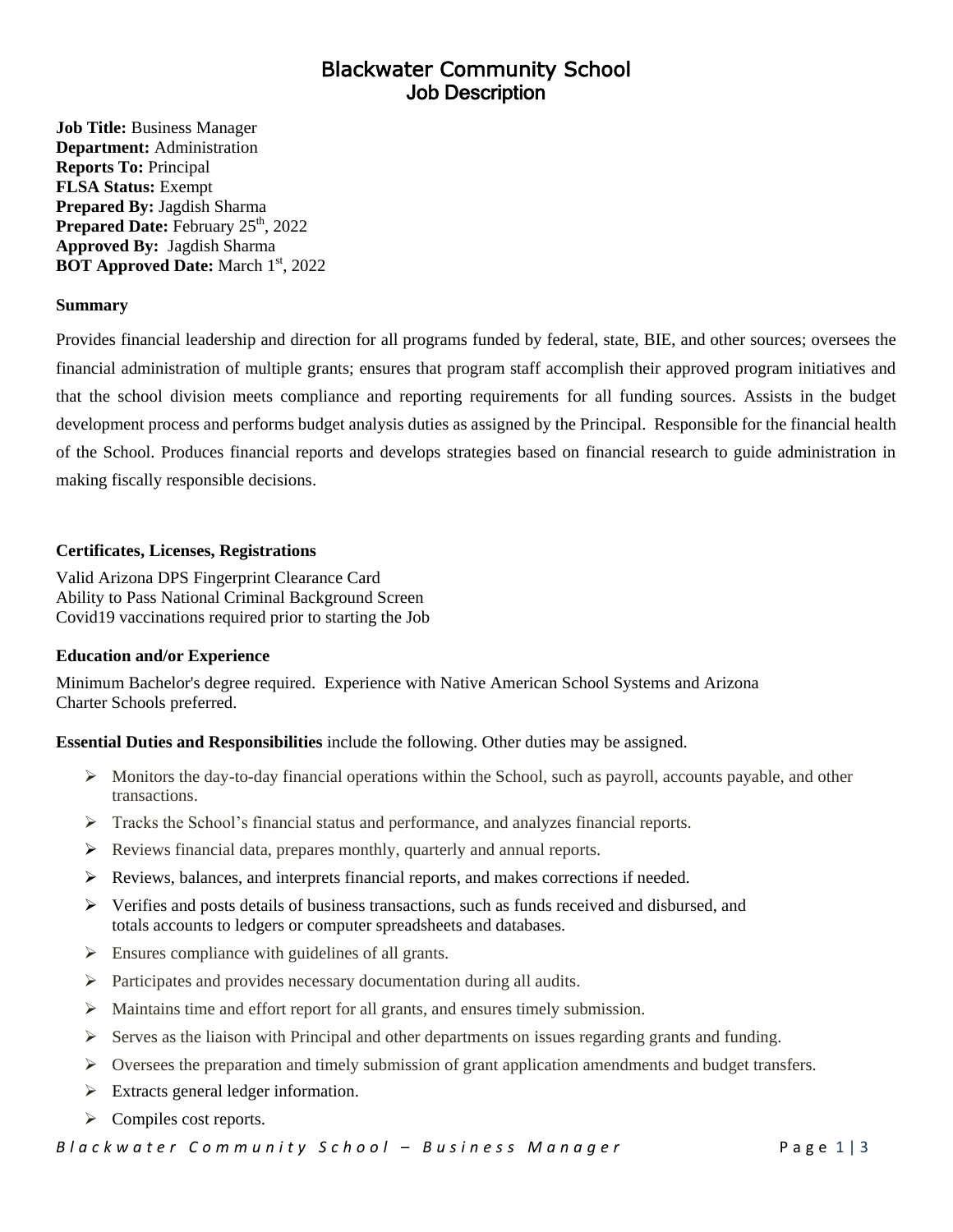- ➢ Reconciles report discrepancies and problems.
- ➢ Codes data for input to financial data processing system according to School procedures.
- ➢ Maintains budgets in School's software programs.
- ➢ Reviews and approves requisitions prior to PO.
- $\triangleright$  Assigns expenses and employee payroll appropriately to various funds received by school.
- ➢ Prepares and makes deposits to bank accounts.
- ➢ Prepares and presents GRIC reports to the Council, Board, and Community Districts.
- ➢ Oversees currently run scholarship program.
- ➢ Prepares and presents SAM/CCR updates.
- $\triangleright$  Responsible for timely drawdowns of funding from various funding authorities.
- ➢ Assists CPA/Consilium Financial Management Firm in preparing Annual School Budget.
- $\triangleright$  Assists employees, vendors, clients, or customers by answering questions related to accounts, procedures, and services.
- $\triangleright$  Assists in maintenance of all Internal Controls within the Business Office at all times.
- ➢ Oversees procurement.

### **Supervisory Responsibilities**

This position supervises the Payroll Clerk and Accounting Specialist.

**Skills and Abilities:** The following characteristics and physical skills are important for the successful performance of assigned duties.

- ➢ Ability to show respect and sensitivity for cultural differences, and promote a harassment-free environment.
- ➢ Ability to uphold organizational values by working ethically and with integrity.
- $\triangleright$  Active listening skills.
- $\triangleright$  Ability to focuses on solving conflict, not blaming; maintain confidentiality, and keep emotions under control.
- $\triangleright$  Problem Solving skills including using reason even when dealing with emotional topics.
- ➢ Ability to write clearly and informatively, presents numerical data effectively, read and interpret written information.
- $\triangleright$  Ability to observe safety and security procedures, reports potentially unsafe conditions, use equipment and materials properly.
- ➢ Ability to adapt to changes in the work environment and manage competing demands.
- $\triangleright$  Ability to consistently be at work and on time.
- $\triangleright$  Ability to read and interpret documents such as safety rules, write routine reports and correspondence.
- ➢ Ability to add, subtract, multiply, and divide in all units of measure.
- ➢ Knowledge of Internet software, E-mail software, Spreadsheet software and Word Processing software.
- $\triangleright$  Ability to understand and differentiate the appropriateness of all educational funds pertaining to each program being offered to students and employees.